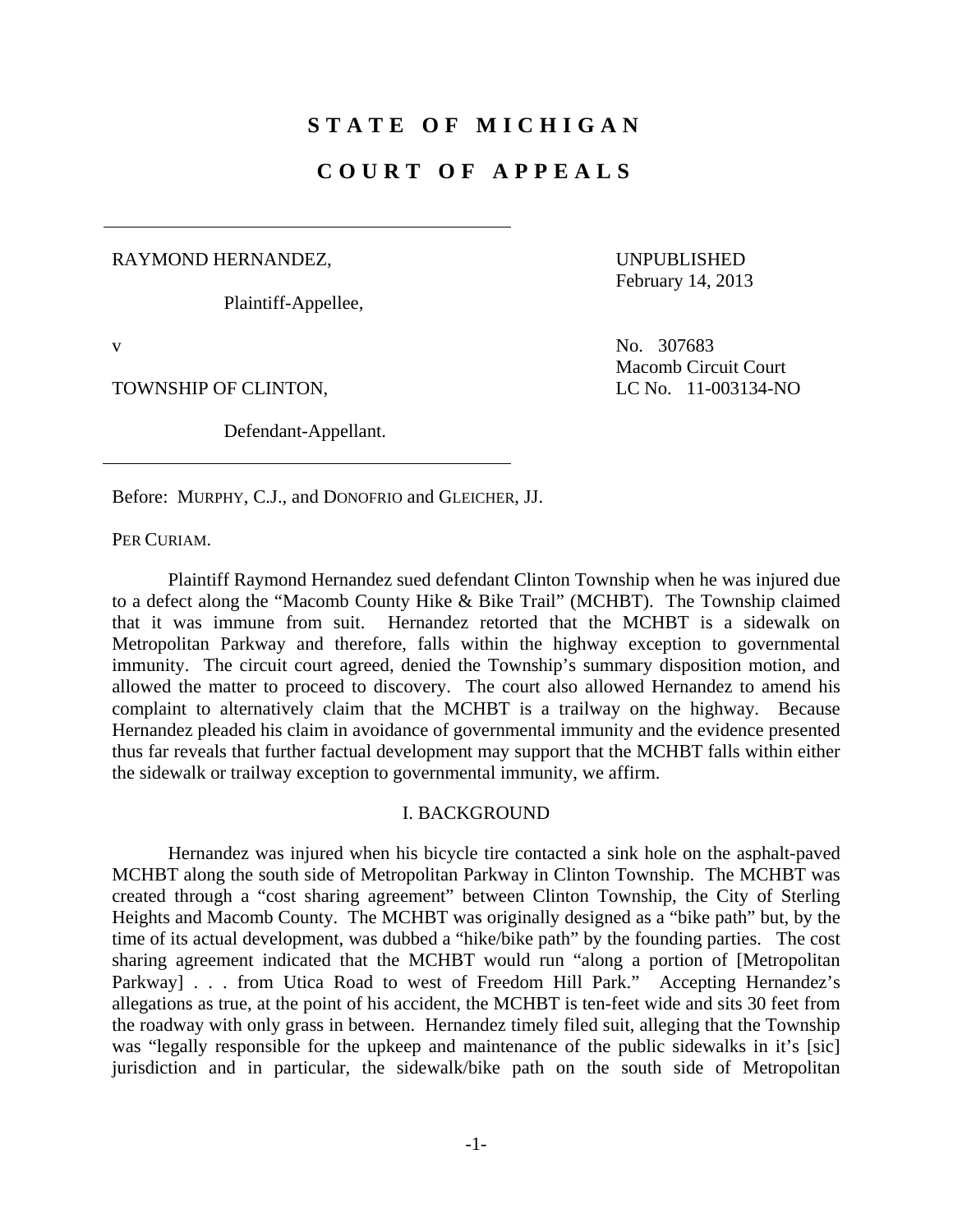Parkway[.]" As such, Hernandez averred that his claims fell within the highway exception to governmental immunity, MCL 691.1402.

 The Township immediately moved for summary disposition pursuant to MCR  $2.116(C)(7)$  (governmental immunity). The Township asserted that the MCHBT is not a "sidewalk" for purposes of the highway exception to governmental immunity; rather, it is a "bike path" that is not included in the statutory immunity exception. The Township further argued that Metropolitan Parkway is a limited access highway on which no sidewalk can legally be constructed. Hernandez challenged both positions and also sought to amend his complaint to alternatively allege that the MCHBT is a trailway on the highway.

 The circuit court took judicial notice of the general character of Metropolitan Parkway and the MCHBT based on his first-hand knowledge of the area. The court determined that the MCHBT is a sidewalk on the highway for purposes of the highway exception because it runs alongside and adjacent to Metropolitan Parkway, is not in a wooded area and is intended for dual use by pedestrians and bicycles. The court declined to determine whether Metropolitan Parkway is a limited access highway, finding that fact to be irrelevant. The court also permitted Hernandez to amend his complaint as discovery had not yet begun and thus "there [was] no undue prejudice."

#### II. STANDARD OF REVIEW

"MCR  $2.116(C)(7)$  provides that summary disposition is proper when a claim is barred because of immunity granted by law." *Stabley v Huron-Clinton Metro Park*, 228 Mich App 357, 365; 579 NW2d 99 (1998). We review de novo the circuit court's decision on such a motion. *Odom v Wayne Co*, 482 Mich 459, 466; 760 NW2d 217 (2008). In reviewing the motion, we "must accept as true the plaintiff's well-pleaded allegations and construe them in a light most favorable to the plaintiff. The motion should not be granted unless no factual development could provide a basis for recovery." *Stabley*, 228 Mich App at 365. The plaintiff, however, bears the burden of pleading his or her claim "in avoidance of governmental immunity." *Odom*, 482 Mich at 478-479.

 We also review de novo underlying matters of statutory interpretation, such as the circuit court's interpretation of the highway exception to governmental immunity. *Duffy v Dep't of Natural Resources*, 490 Mich 198, 204; 805 NW2d 399 (2011). "The primary goal of statutory interpretation is to discern the intent of the Legislature" based on the statute's plain language. *Odom*, 482 Mich at 467. We may resort to the tools of statutory construction only where the language is ambiguous. *Id.* "[T]he highway exception is a narrowly drawn exception to a broad grant of immunity. An action may not be maintained under the highway exception unless it is clearly within the scope and meaning of the statute." *Hatch v Grand Haven Twp*, 461 Mich 457, 464; 606 NW2d 633 (2000), citing *Scheurman v Dep't of Transp*, 434 Mich 619, 626-627, 630; 456 NW2d 66 (1990).

 We review a circuit court's ruling on a motion to amend a complaint for an abuse of discretion. *Tierney v Univ of Mich Bd of Regents*, 257 Mich App 681, 687; 669 NW2d 575 (2003). A court abuses its discretion when its decision falls outside the range of reasonable and principled outcomes. *Maldonado v Ford Motor Co*, 476 Mich 372, 388; 719 NW2d (2006).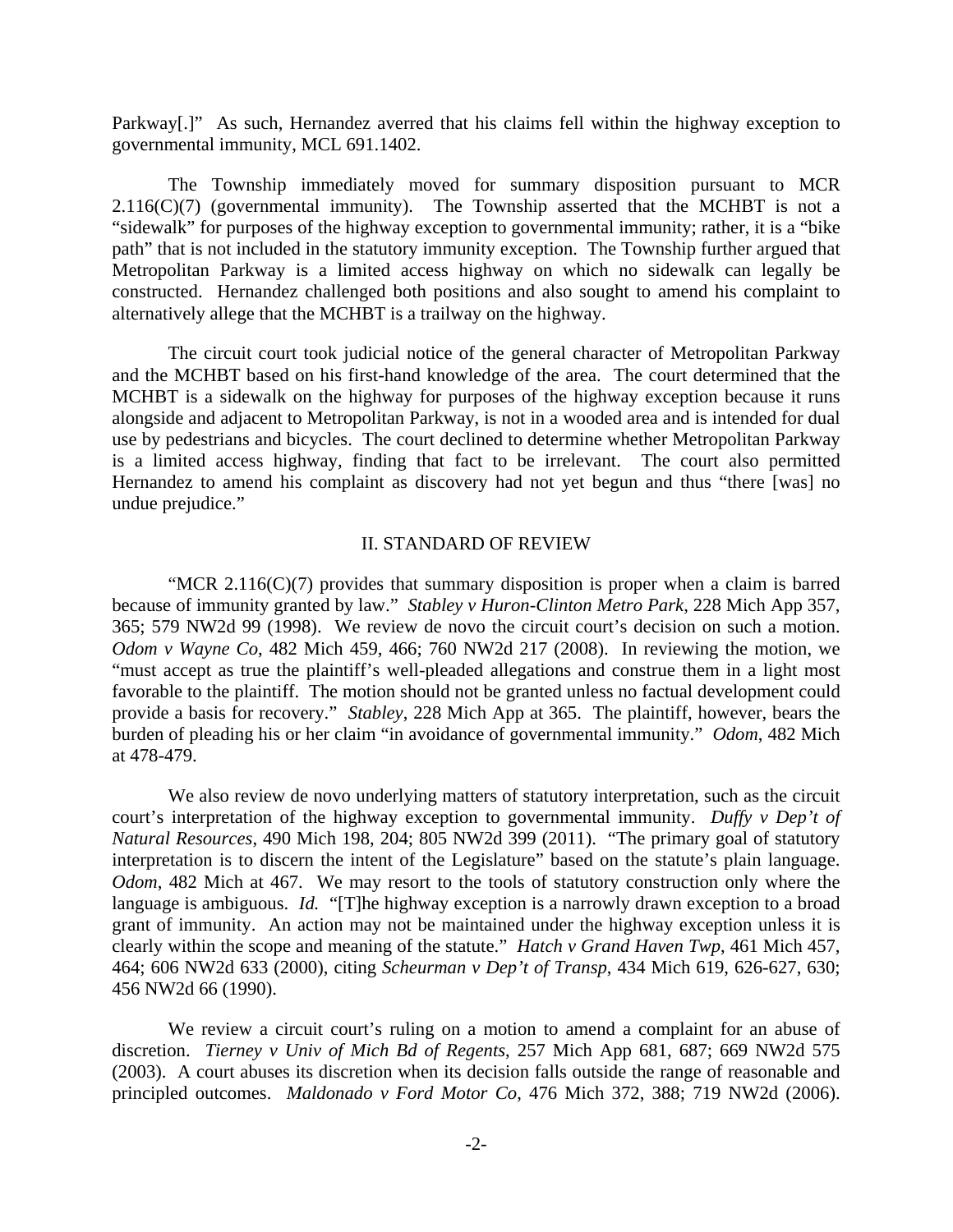MCR 2.118(A)(2) provides that "amendment is generally a matter of right rather than grace" and should be "freely grant[ed] . . . if justice so requires." *Tierney*, 257 Mich App at 687. A court does not abuse its discretion in denying a motion to amend, however, if the amendment would be futile. *Ben P Fyke & Sons, Inc v Gunter Co*, 390 Mich 649, 659; 213 NW2d 134 (1973).

### III. HERNANDEZ PLEADED IN AVOIDANCE OF GOVERNMENTAL IMMUNITY

 Hernandez pleaded his claim in avoidance of governmental immunity and overcame the Township's motion for summary disposition by establishing that further factual development will likely support his claim for recovery. Pursuant to MCL 691.1407(1), "a governmental agency is immune from tort liability if the governmental agency is engaged in the exercise or discharge of a governmental function." There are several exceptions to that immunity, including the highway exception of MCL 691.1402, which provides in relevant part:

(1) Each governmental agency having jurisdiction over a highway shall maintain the highway in reasonable repair so that it is reasonably safe and convenient for public travel. A person who sustains bodily injury or damage to his or her property by reason of failure of a governmental agency to keep a highway under its jurisdiction in reasonable repair and in a condition reasonably safe and fit for travel may recover the damages suffered by him or her from the governmental agency.

At the time of Hernandez's injury, the term "highway" was defined by MCL 691.1401(e) as "a public highway, road, or street that is open for public travel *and includes* bridges, *sidewalks*, *trailways*, crosswalks, and culverts on the highway. The term highway does not include alleys, trees, and utility poles." (Emphasis added.)<sup>1</sup> And municipalities are legally responsible for the sidewalks within their borders, even if those sidewalks travel alongside state or county roads. See *Listanski v Canton Twp*, 452 Mich 678; 551 NW2d 98 (1996); *Moraccini v Sterling Hgts*, 296 Mich App 387, 393; 822 NW2d 799 (2012), citing MCL 691.1402(1).

 At issue in the motion for summary disposition was whether the MCHBT is a "sidewalk" as contemplated in the highway exception. Our Supreme Court emphatically directed in *Hatch*, 461 Mich at 465 n 4, "that the question whether a path is a 'sidewalk[] . . . on any highway' for purposes of the statutory highway exception to governmental immunity is determined by an objective analysis of the facts not by the labels attached by a municipality." (Alterations in original.) . At the time of Hernandez's injury, "sidewalk" was not defined in the statutes.<sup>2</sup> This Court and the Supreme Court have considered the definition of the term in the past:

<u>.</u>

<sup>&</sup>lt;sup>1</sup> Effective March 13, 2012, the definition of "highway" was moved to MCL 691.1401 $(c)$  and was restated without any substantive change. 2012 PA 50.

 $2$  2012 PA 50 also added the following definition for "sidewalk" at MCL 691.1401(f): "a paved public sidewalk intended for pedestrian use situated outside of and adjacent to the improved portion of a highway designed for vehicular travel."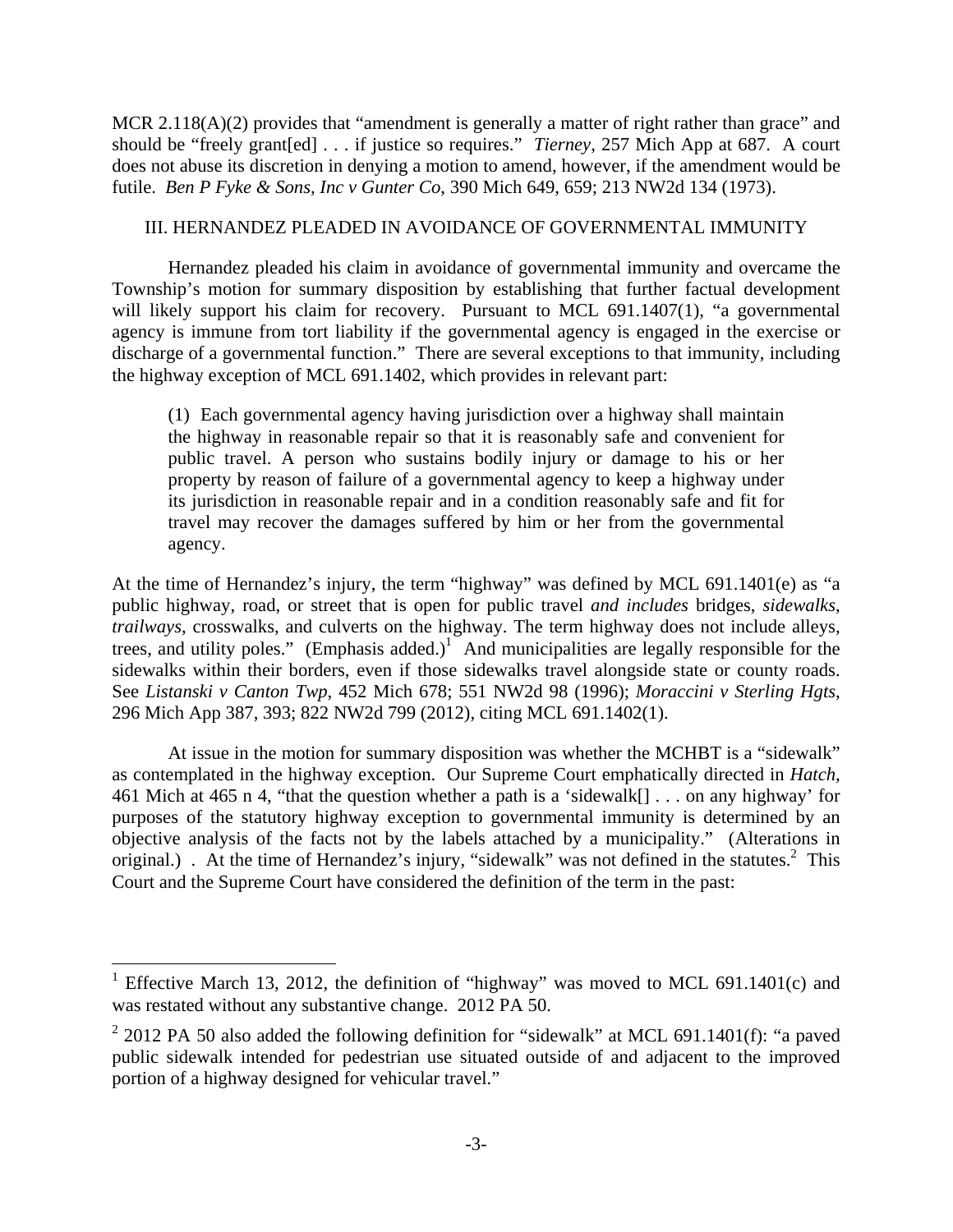The *Stabley*[, 228 Mich App at 367,] Court looked to dictionary definitions of "sidewalk":

 "According to *Webster's New World Dictionary*, a 'sidewalk' is 'a path for pedestrians, usually paved, along the side of a street.' *The American Heritage Dictionary: Second College Edition* defines 'sidewalk' as a 'walk or raised path for pedestrians along the side of a road.' *Random House Webster's College Dictionary* (1992) defines 'sidewalk' as 'a usu. paved walk at the side of a roadway.' In Black's Law Dictionary (6th ed), 'sidewalk' is defined as 'that part of a public street or highway designed for the use of pedestrians.'" . . .

 The *Stabley* Court also noted the definition of "sidewalk" in the Motor Vehicle Code as "that portion of a street between the curb lines, or the lateral lines of roadway [sic], and the adjacent property lines intended for the use of pedestrians." MCL 257.60 . . . . The Court noted that we have looked to definitions in the Motor Vehicle Code to interpret terms also found in the governmental immunity statute. See *Roy v Dep't of Transp[]*, 428 Mich 330; 408 NW2d 783 (1987).

\* \* \*

 Applying *Stabley*, the panel in the instant case viewed the phrase "sidewalks . . . on any highway" as denoting "a paved way dedicated to the use of pedestrians that runs alongside and adjacent to a public roadway and within the right of way of the roadway." [*Hatch*, 461 Mich at 462-463.]

*Stabley*, 228 Mich App at 369, further held that "linking the word 'sidewalk' with an adjacent road is in accord with the common and approved usage of the word." Ultimately, a "sidewalk on the highway" for purposes of the highway exception must be (1) a path designed for pedestrian use, (2) usually paved, (3) running alongside and adjacent to a public road, (4) within the rightof-way of that road.

 Accepting Hernandez's well-pleaded allegations as true and construing the evidence in his favor, Hernandez has at least established that factual development could provide a basis for recovery; i.e., that the MCHBT is a sidewalk on the highway. The cost-sharing agreement indicates that the MCHBT was intended for dual use by bicyclists and pedestrians, despite the affidavits of Township officials claiming that the MCHBT is only a bicycle path. Plaintiff presented evidence that the Township had publicly and repeatedly marketed that the MCHBT is intended to be used as a multi-use pathway, and that the MCHBT is in fact regularly and consistently used by the general public in this way. The Township may not now "avoid potential liability by a sham labeling of" the MCHBT as simply a bicycle path. *Hatch*, 461 Mich at 465 n 4. The MCHBT is paved and runs alongside and adjacent to Metropolitan Parkway—a public roadway. While neither party presented any evidence regarding whether the MCHBT is actually in the right-of-way of Metropolitan Parkway, a quick review of a local map reveals that it likely is.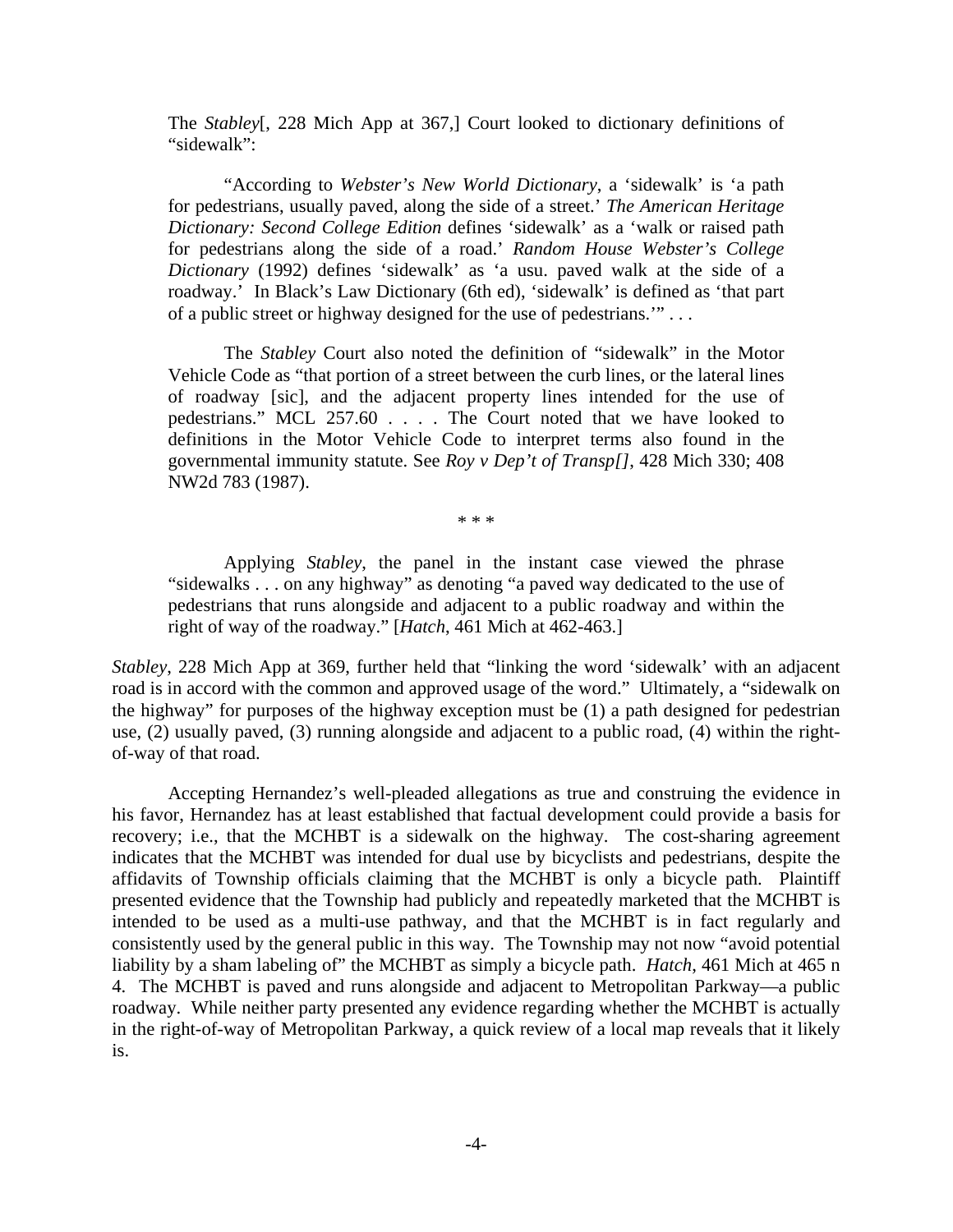In *Stabley*, 228 Mich App at 364, the plaintiff was injured when he fell on a crack along "a paved path in the Stoney Creek Metropolitan Park." The path was "designated as a 'Hike-Bike Trail'" and "meander[ed] through the park, in some places running parallel to the road." *Id.* After considering the various definitions of "sidewalk" laid out above, the *Stabley* Court noted that the plaintiff's injury "did not occur on the portion of the trail that runs adjacent to the roadway, but rather on the portion that runs through the wooded interior of the park." *Id.* at 369. Therefore, although *Stabley* found the path to be a "sidewalk," it concluded that it was not "on the highway" and the highway exception was inapplicable. *Id.* at 369-370.

 In *Hatch*, 461 Mich at 458, the plaintiff was injured "when the front tire of [his] bicycle struck a hole in a paved bicycle path." The path travelled alongside Lake Shore Drive in Grand Haven Township and sat approximately 30 feet from the roadway. *Id.* at 459. It was separated from the roadway by a swath of "trees and brush." *Id.* at 465. The defendant township moved for dismissal of the plaintiff's claims, asserting that the path was not a "sidewalk" and was "outside the improved portion of the highway designed for vehicular travel." *Id.* at 459. The *Hatch* Court of Appeals panel reversed the following reasoning of the circuit court:

However, [the highway exception] does not by definition include bicycle paths. Plaintiff argues that there is no difference between a bicycle path and a sidewalk. This Court disagrees. A sidewalk is generally recognized as a paved pathway for pedestrian traffic along side [sic] a highway or street. A bike path is a paved path designed and intended for bicycle travel. The fact that bicyclists and rollerbladers may use a sidewalk or pedestrians and rollerbladers may use a bike path does not change the characteristic or purpose of either one any more than the use of a street by pedestrians, bicyclists or rollerbladers make the street a sidewalk or bike path. [*Id.* at 460.]

 In reinstating the circuit court's dismissal of the plaintiff's claims, the *Hatch* Court first analyzed and accepted *Stabley*'s definition of a "sidewalk on the highway" and determined that the challenged pathway was indeed "on the highway." *Id.* at 463. However, the *Hatch* Court determined that the pathway was not a "sidewalk." The pathway in *Hatch* "was dedicated to the use of bicyclists and not pedestrians." *Id.* The Court continued, "[T]he hike-bike trail in *Stabley* was the functional equivalent of this path." *Id.* The photographic evidence of the *Hatch* trail showed footsteps in the snow indicating pedestrian traffic and there was no signage restricting access to bicyclists. *Id.* at 463-464.

 The *Hatch* Court determined that it had to look beyond the labels placed by the government on these paths to determine their true character. *Id.* at 464. In making this factual analysis, the Court determined, "while a paved way's proximity to a highway is a necessary condition for determining that it is a sidewalk under the highway exception to governmental immunity, it is not a sufficient condition." *Id.* at 464-465. The Court noted that *Stabley* ultimately reached the correct result by considering the path's proximity to the highway, but held that "the panel in this case erred by concluding that the lack of such distance was dispositive. Regardless of its proximity to a highway, a bicycle path is simply not a sidewalk." *Id.* at 465. Rather, "the fact that at the particular location where this injury took place was one where the bicycle path was relatively close to the road does not convert the bicycle path into a sidewalk. Nor does the fact that pedestrians sometimes walk on the path change its character." *Id.* The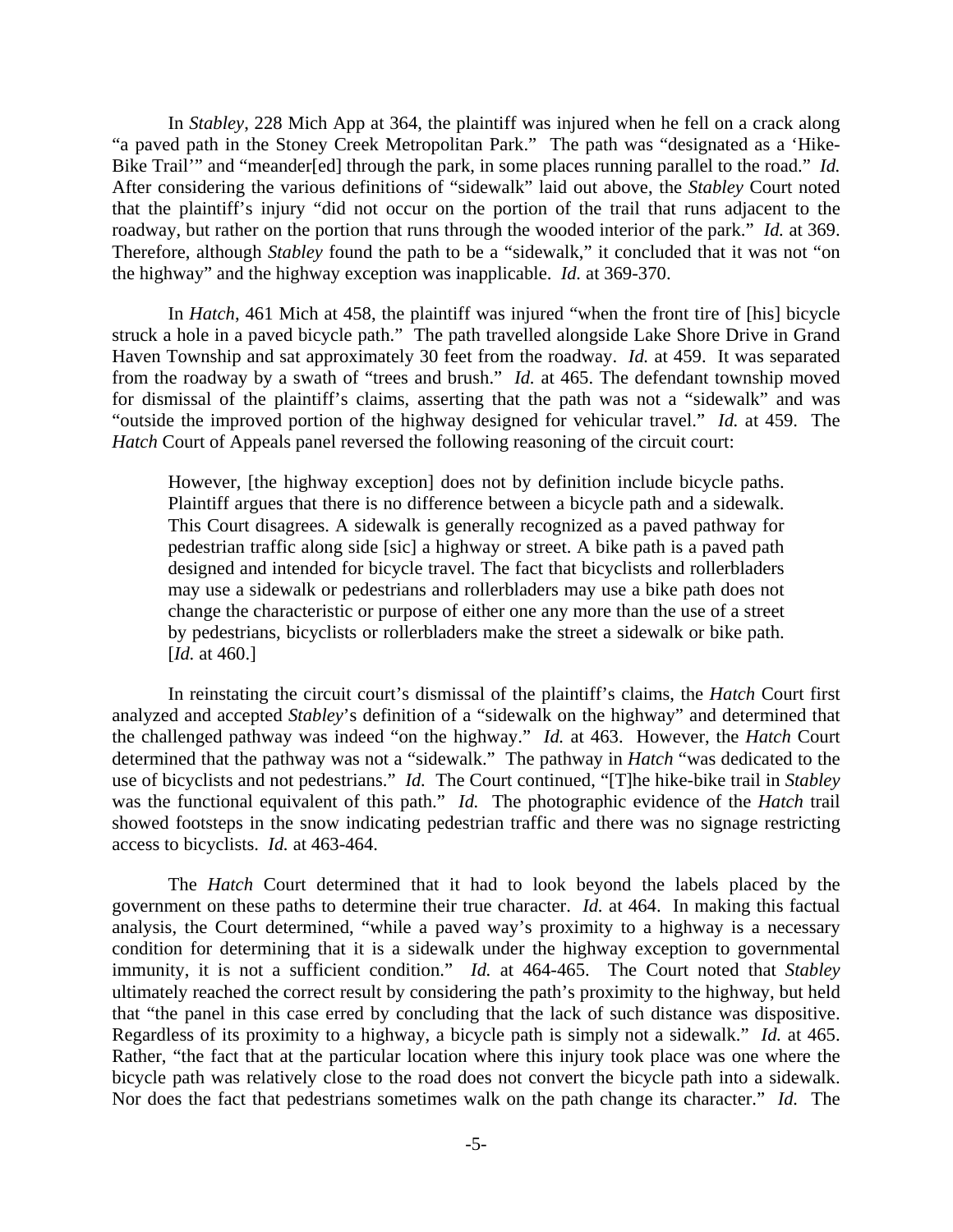majority in *Hatch* noted that "unlike a typical sidewalk, the present bicycle path is not continuously aligned with a particular street." *Id.* at 465 n 4.

 This case is close call because it shares characteristics with both *Stabley* and *Hatch*. However, the governmental entities creating the MCHBT specifically dedicated it for dual use, not just for bicyclists like in *Hatch*. Compare *Hatch*, 461 Mich at 463 (the path "was dedicated to the use of bicyclists"). Also unlike in *Hatch*, there is signage along the MCHBT indicating its intended use for both pedestrians and bicyclists. While the MCHBT does not run in a straight line parallel to Metropolitan Parkway at all times, it also does not veer off and "meander" through parks, except at the ends of the six-mile path. While there is vegetation between the MCHBT and the road in some locations, this is not the rule for the entirety. Ultimately, the MCHBT's designated and intended purpose and its proximity to the road, suggest it is a sidewalk rather than a bicycle path near a road.

 Further, there is no record support for the Township's claim that Metropolitan Parkway is a limited access highway along which only bicycle paths may be legally constructed and on which no sidewalk could ever exist. See *Gregg v State Hwy Dep't*, 435 Mich 307; 458 NW2d 619 (1990), overruled in part on other grounds by *Grimes v Dep't of Transp*, 475 Mich 72; 715 NW2d 275 (2006). See also *Roy*, 428 Mich 330. A "limited access highway" is one "to which owners or occupants of abutting lands and other persons have no legal right of access to or from the same except at such points only, and in such manner as may be determined by the public authority having jurisdiction over" the highway. MCL 257.26. They are "highways specially designed for through traffic, and over, from or to which owners or occupants of abutting land have no easement or right of light, air or access by reason of such abuttal." MCL 252.51.

 The Township claims that "it is undisputed that the area in question is a 'limited access highway;'" however, Hernandez *does* dispute this averment. He notes that there are traffic lights at major intersections and the sidewalks from those major cross streets end in ramps leading to crosswalks across Metropolitan Parkway. Between Harper and Gratiot, a side street— Nunneley—intersects the Parkway. Reviewing a map of the area claimed to be a limited access highway reveals there are other intersecting side streets and several entrances to subdivisions, a church, a county park, and a CVS drug store. There are even a handful of places where a pathway veers off the MCHBT and intersects with Metropolitan Parkway with a crosswalk across the roadway where no cross streets are present. These access points for pedestrians would be illegal under MCL 257.679a ("nor shall a pedestrian, bicycle . . . or other nonmotorized traffic be permitted on a limited access highway").

 While the Township claims that Metropolitan Parkway was designated as a limited access highway "decades ago," it has presented no documentation in support. MCL 252.52 provides that a roadway may be established as a limited access highway by the state, county, or township acting together or alone. The Township does not tell us what governmental entity allegedly designated Metropolitan Parkway as a limited access highway. In fact, MCL 252.55 provides that "after the establishment of any limited access highway, no road which is not part of said limited access highway system shall run into or intersect the same at grade." Yet, the Township does not claim that the major cross streets intersecting Metropolitan Parkway are limited access highways. And those streets intersect Metropolitan Parkway "at grade."